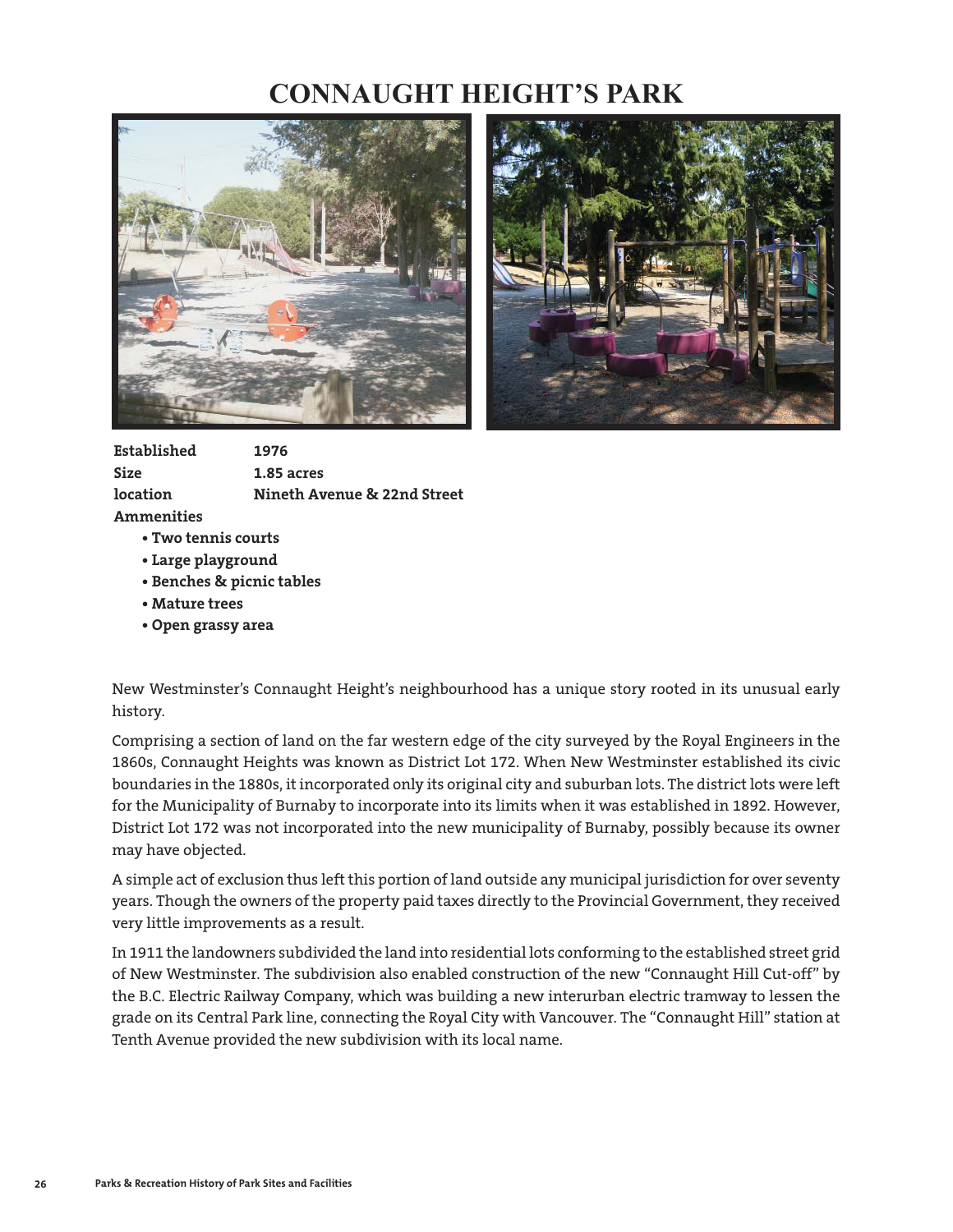As residents moved in to the area, they began to complain bitterly about their lack of amenities. The Provincial Government relented, and road improvements were made under the direction of the Minister of Lands (and city MLA) A. Wells-Gray. The government began to set aside lands in the 1940s to establish a school and park site for area residents.

The area became part of the New Westminster School District, and the Connaught Heights School was constructed there in 1963. However, very little changed in terms of the area's services until finally, in 1968, Connaught Heights was incorporated into the city limits.

In 1974, \$1.25 million in federal, provincial and city funds were made available for improvements under the Neighborhood Improvement Program. Connaught Heights received \$312,000, 25% of the available funds. The residents of Connaught Heights, through their Citizens Planning Committee, recommended the development of a community centre and park at their old park site. The recommendation was approved, closing the BC Hydro right-of-way between Ninth Avenue and London Street, and the parcel at the southeast corner of London Street and Ninth Avenue. The three parcels were then consolidated to provide the needed land at a cost of \$105,000.

Through the cooperation of New Westminster City Council and the School Board, Connaught Heights Elementary School was altered to increase the floor area by 3, 500 square feet. The \$178,000 addition included an extension to the gymnasium and provision of a multi-purpose room for community recreation purposes.

The park portion of the complex, covering 1.67 acres, cost \$115,000 to construct, and consisted of two tennis courts, an adventure playground and a passive area from which active play could be observed. The sale of land where Connaught Heights Community Hall stood provided the balance of money needed for this neighborhood improvement project, which Mayor Muni Evers officially opened on June 17, 1977.